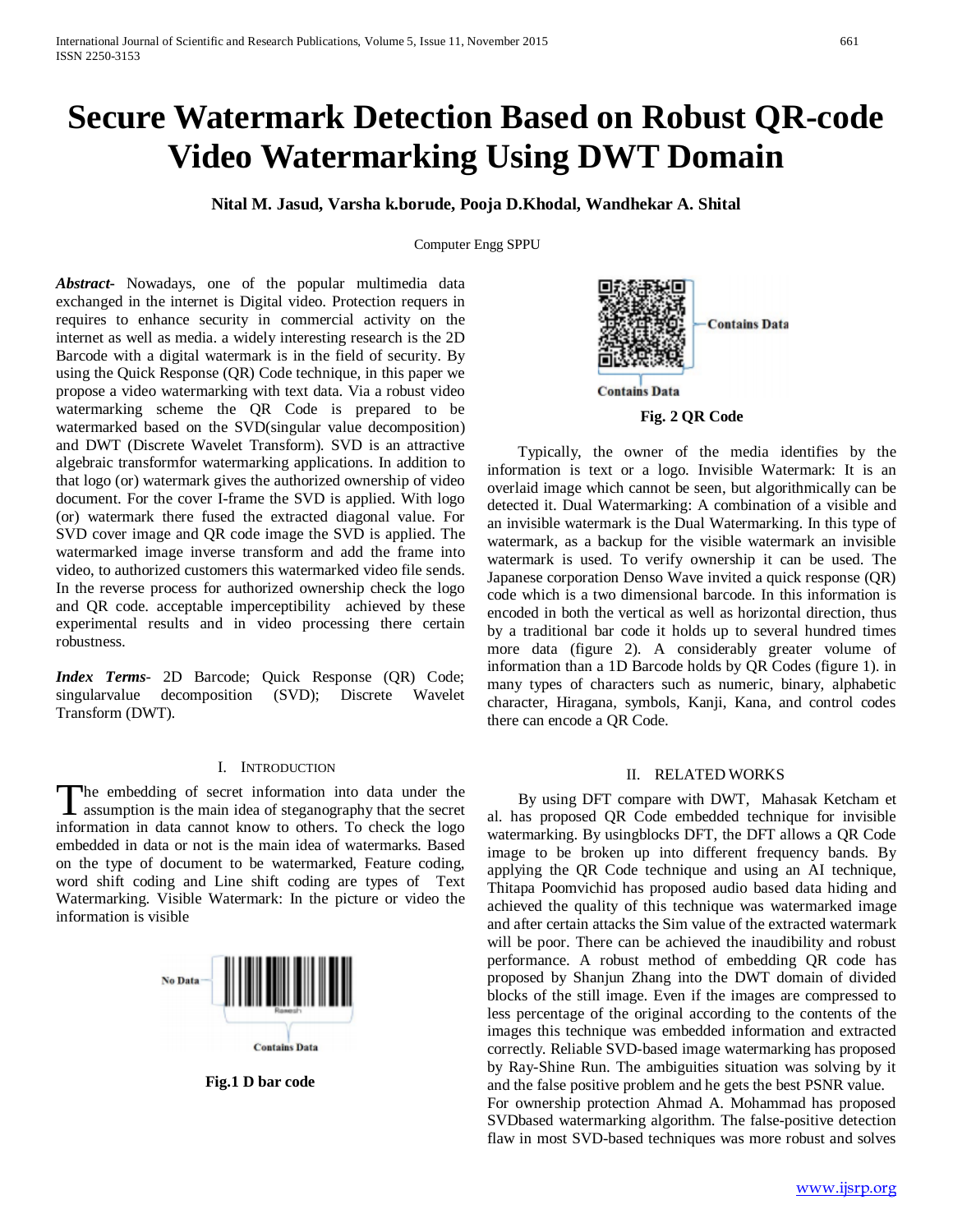by this proposed algorithm. A blind and robust audio watermarking technique combined with SVD, DCT and synchronization code technique proposed by Bai Ying Lei which achieves very low error probability rates. There show better performance from our algorithm with traditional and SVD based algorithms. Based on SVD using the differential evolution algorithm effectively, Veysel Aslantas has proposed optimal robust image watermarking technique to improve the quality of the watermarked image and the robustness of the embedded watermark against various attacks. By combining the SVD and DCT, Fangjun Huang has proposed watermarking method. Without degrading image quality it was should achieve the highest possible robustness. A video watermarking scheme was proposed by Ming Jiang based on MPEG-2. It can achieve the imperceptible and security of a watermark and good excellent robustness to MPEG-2videos. On the compressed domain the Min-Jeong Lee has proposed a practical video watermarking technique which was satisfying realtime requirements and for protecting the copyright of HD video contents is robust. The blind MPEG-2 video watermarking has proposed by Dooseop Choi. For camcorder recording and other attacks which achieved high video quality and robustness. There has been computed the Embedding capacity of the proposed method compared to the existing methods which is better than the most cases. After embedding of secret image in various coefficients of the cover image the MSE and PSNR value is also better than existing methods.

## III. PROPOSED SYSTE

# *A. Embedding Process:*

 Video file we have taken the Iframe in the embedded process and apply SVD. On both I-frame First insert a logo and then take DWT with logo and with DWT co-efficient the QR code image was composite. To obtain the watermarked image next apply IDWT. Finally in a video file there add watermarked I-fram. The extracting process's schematic representation was given in the Fig



**Fig. 3 Shows the proposed embedded process.**

*Algorithm For Embedding Process:* 

 Step 1: First read the video file after that extract RGB Pframe, B-frame, and I-frame.

Step 2: Then as a cover image read the I-frame image.

 Step 3: Then with company name thaere generate a QR code image.

 Step 4: Apply SVD to I frame and get three singular coefficients as  $u, \sum v'$ 

 Step 5: Then to get an SVD cover image there Add logo with components of an SVD image.

 All title and author details must be in single-column format and must be centered.

 Step 6: To get combined image apply DWT on both SVD cover image and QR code image

 Step 7: To get Watermarked I frame take the inverse DWT on the combined image

 Step 8: Finally to get the watermarked video files, watermarked I frame image.

#### *B. Extracting Process:*

 In extracting process, for watermarked image and recover the logo the SVD is applied. Then, on the wavelet co-efficient apply DWT on original video file and watermarked I-frame extract wavelet co-efficient fusion process, to obtain the QR code image take the IDWT. Finally the verification text are extracted. The extracting process's schematic representation was given in the Fig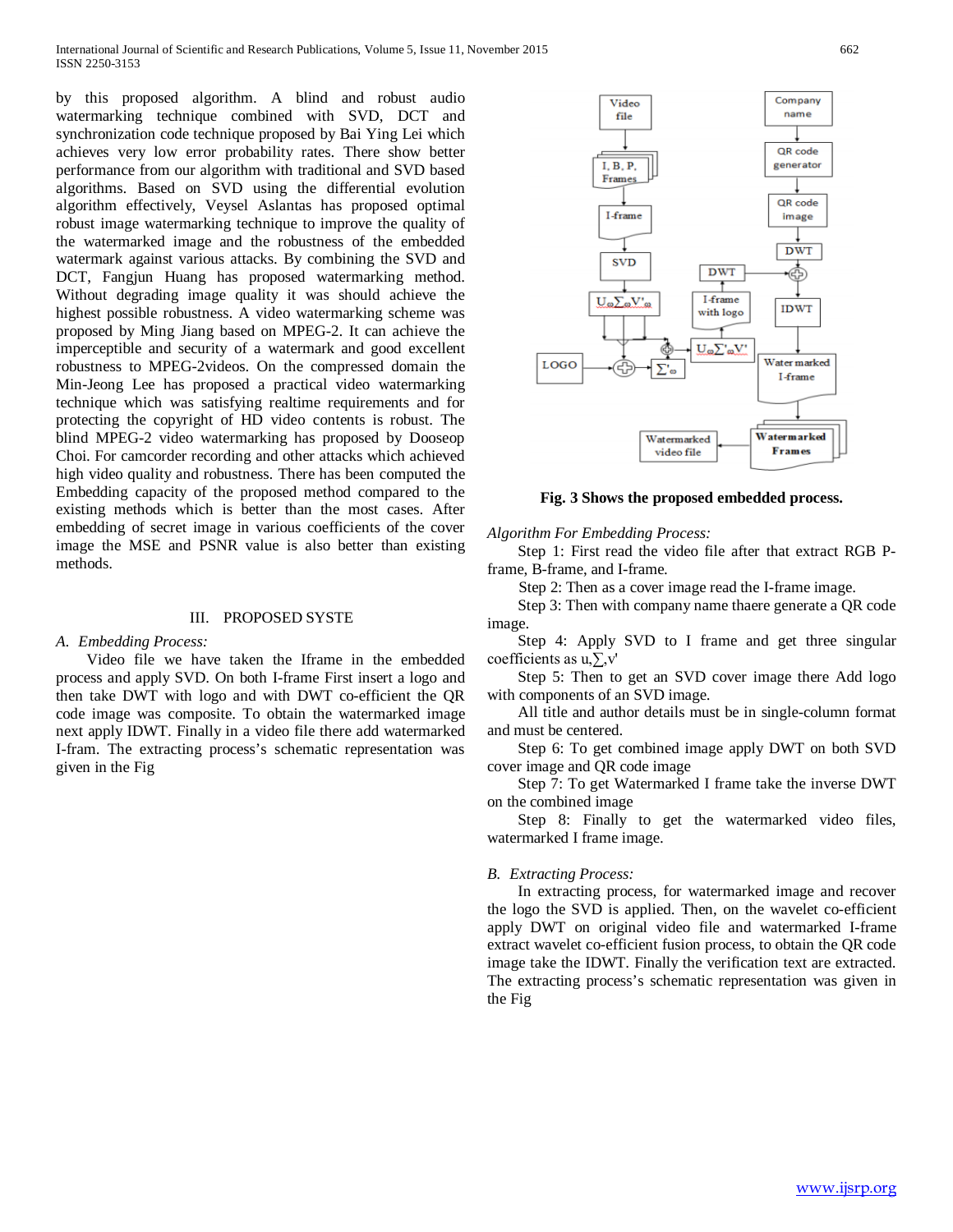

## **Fig. 4 Block diagram of the extracting process**

*Algorithm For Decoding Process:*

 Step 1: First aead the watermarked video files for extracting the Watermarked I frame.

 Step 2: Then read the original video file after that extract original Video I frame.

Step 3: On both videos I frame there apply DWT.

 Step 4: With original video I frame coefficient Subtract watermarked video I frame coefficient and to get a QR code image take the Inverse DWT.

 Step 5: Extract company name From QR code image by using QR code reader.

 Step 6: To recover The logo by using the singular value component apply SVD on watermarked I frame.

# IV. CONCLUSIONS

 The improved imperceptibility and security watermarking achieved by this method in this encoding process of QR code and get excellent performances.The first method shows that in the diagonal element the watermark was embedded. On the other hand embedding text messages in the QR code image. So, two authentication detail given by the dual process. In the QR code image the logo is located very safely. For providing copyright protection this method is convenient, feasible and practically used.

#### ACKNOWLEDGMENT

 Authors would like to take this opportunity to express our profound gratitude and deep regard to our (Project Guide name), for his exemplary guidance, valuable feedback and constant encouragement throughout the duration of the project. His valuable suggestions were of immense help throughout our project work. His perceptive criticism kept us working to make this project in a much better way. Working under him was an extremely knowledgeable experience for us.

#### **REFERENCES**

- [1] Suppat Rungraungsilp, Mahasak Ketcham, Tanee Wiputtikul, Kanchana Phonphak, and Sartid Vongpradhip,"Data Hiding Method for QR Code Based on Watermark by comparing DFT with DWT Domain" ICCCT', May 26-27, 2012.
- [2] Thitapa Poomvichid, Pantida Patirupanusara and Mahasak Ketcham, " The QR Code for Audio Watermarking using Genetic Algorithm", IMLCS'2012, pp 11-12, 2012.
- [3] Shanjun, Zhang; Kazuyoshi, Yoshino,"DWT-Based Watermarking Using QR Code" Science Journal of Kanagawa University, pp3-6, 2008.
- [4] Ray-Shine Run,Shi-Jinn Horng,Jui-Lin Lai,Tzong-Wang Kao, Rong-Jian Chen," An improved SVD-based watermarking technique for copyright protection", Expert Systems with Applications 39,2012,pp-673–689.
- [5] Ahmad A. Mohammad, Ali Alhaj, Sameer Shaltaf," An improved SVDbased watermarking scheme for protecting rightful ownership" Signal Processing , Vol-88, 2008, pp: 2158– 2180.
- [6] Bai Ying Lei n, IngYannSoon, ZhenLi," Blind and robust audio watermarking schemes based on SVD–DCT" Signal Processing, Vol-91, 2011, pp-1973–1984.
- [7] Veysel Aslantas." An optimal robust digital image watermarking based on SVD using the differential evolution algorithm" Optics Communications, Vol-282, 2009, pp-769–777.
- [8] Chin-Chen Chang a, Piyu Tsai b, Chia-Chen Lin, 2008". SVD-based digital image watermarking scheme." Patter Recognition Letters, Vol-26, 2005, pp-1577–1586.
- [9] Fangjun Huang, Zhi-Hong Guan "A hybrid SVD-DCT watermarking method based on LPSNR "Pattern Recognition Letters Vol-25, 2004, pp-1769–1775.
- [10] Ming Jianga, b, Zhao-Feng Mao, b, Xin-xin Niua, Yi-Xian Yang," Video Watermarking Scheme Based on MPEG-2 for Copyright Protection" in International Conference on Environmental Science and Information Application Technology ESIAT 2011, Procedia Environmental Sciences, Vol-10, 2011, pp-843 – 848.
- [11] Min-Jeong Lee,Dong-Hyuck Im, Hae-Yeoun Lee,KyungSuKim,Heung-Kyu Lee "Real-time video watermarking system on the compressed domain for high-definition video contents: Practical issues" Digital Signal Processing,vol-22, 2012,pp-190–198.
- [12] He Yingliang, Yang Gaobo, Zhu Ningbo" A real-time dual watermarking algorithm of H.264/AVC video stream for Video-onDemand service "Int. J. Electron. Commune. (AEÜ), Vol-66, 2012, pp-305–312.
- [13] Dooseop Choi, HoseokDo, HyukChoi, TaejeongKim,"A blind MPEG-2 video watermarking robust to camcorder recording", Signal Processing , Vol-90, 2010, pp-1327–1332.

### AUTHORS

**First Author** – Nital M. Jasud, Compter Engg SPPU,

Nitu.jasud@gmail.com

**Second Author** – Varsha k.borude, Compter Engg SPPU, varshakborude@gmail.com

**Third Author** – Pooja D.Khodal, Compter Engg SPPU, poojakhodal6@gmail.com